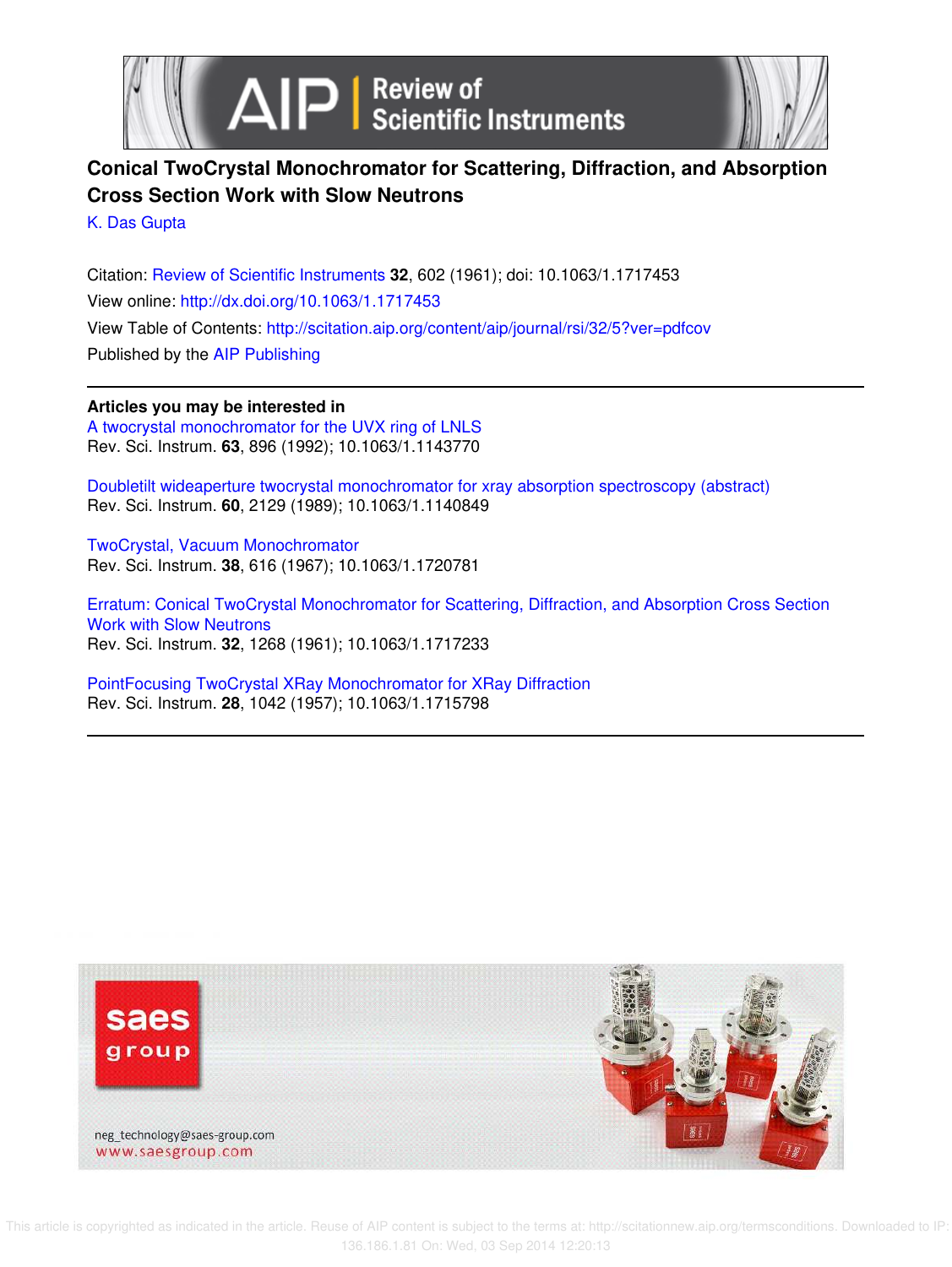

type, class 2 fit. A  $\frac{3}{8}$ -16 thread was used in parts 2 and 3 while a  $\frac{1}{4}$ -20 and 10-24 were used in parts 4 and 5.

The material used to make the chuck must not be a source of contamination to the silicon. The chuck discussed in this paper was made of stainless steel because of its strength and machining properties. Other materials such as tungsten, tantalum and molybdenum are also acceptable.

### **Conical Two-Crystal Monochromator for Scattering, Diffraction, and Absorption Cross Section Work with Slow Neutrons**

K. DAS GUPTA

*U niver sity College of Science, Calcutta, India*  (Received August 16, 1960; and in final form, November 16, 1960)

 $\mathbf T$ HE flux density of slow neutrons of some specific energy value, as obtained from a pile, being less compared to that of characteristic target radiation from a sealed off x-ray tube, and also the Bragg reflection coefficient for neutrons being poor compared to that of x rays, the early investigators designed monochromators sacrificing resolution in order to gain intensity. This enabled them to carry on diffraction, scattering, and absorption experiments not exactly with strictly monochromatic beam, but with neutrons having the wavelength band of the order of 0.05 A in width, because: (1) the "rays" incident on the crystal are not absolutely parallel and (2) the crystal is not ideally perfect. The resolution of a crystal spectrometer is given by  $\Delta E/E = 2 \cot \theta \Delta \theta$ , the angular divergence  $\Delta\theta$  depending both on crystal imperfections and the angular spread of the incident neutron beam which can be obtained from the crystal rocking curve. By using a curved crystal there is a gain in intensity, and the angular spread of the incident neutron beam could be reduced by using convergent slit system (Soller), thereby gaining in resolution and also in intensity (because of the better background) as successfully utilized in the study of Raman lines in x rays.! Further improvements in resolution could be obtained by using a two-crystal spectrometer, but such an instrument requires much greater intensities not to be easily obtained from the existing high neutron flux reactors. Moreover, in working with very intense neutron beam the diffuse instrumental scattering introduces complication by raising the background level.

An energy uncertainty less than  $9\%$  could not be claimed in a recent report<sup>2</sup> on a two-crystal neutron spectrometer using 200 plane of a lead crystal with rocking curve width 37 ft and the integrated thermal neutron flux falling on the monochromator of the order of 107 neutrons/cm2 sec. A universal double-crystal spectrometer has been reported3 claiming high precision as a neutron monochromator for cross section measurements in the range 0.03 to 10 ev.

Recently, the author has built up the essential part of a two-crystal monochromator bending cylindrically and conically two excellent pieces of green mica from south India mica mines and used successfully in the case of x rays; the preliminary setting being done by the method of optical reflection, the bending of mica removes the macroscopic undulations of big flat pieces. The instrument after some modification could be conveniently used for cold, thermal, and slow (resonance) neutrons having significant crystal diffraction property. The investigators<sup>4</sup> in the field have used crystals of LiF, NaCI, Cu, Pb, mica, etc., for neutron monochromators; Shull and Wollan<sup>5</sup> showed that the metallic crystals like lead and copper gave greater intensities, as compared to halides, in Bragg reflection for slow neutrons. The intensity due to the second-order component is very poor. The author has been able to bend cylindrically (20 em diam) and conically (S° semivertical angle and mean diameter 16 em) pieces of NaCl crystals, the surface being the 200 cleavage plane of 0.1 em thickness and  $5 \times 2$  cm area while the crystals were immersed in a saturated solution of sodium chloride; the shape of the bent NaCI crystal could be retained without any permanent clamping device.

The diagram of the newly designed two-crystal monochromator is shown in Fig. 1 for a typical Bragg angle

602